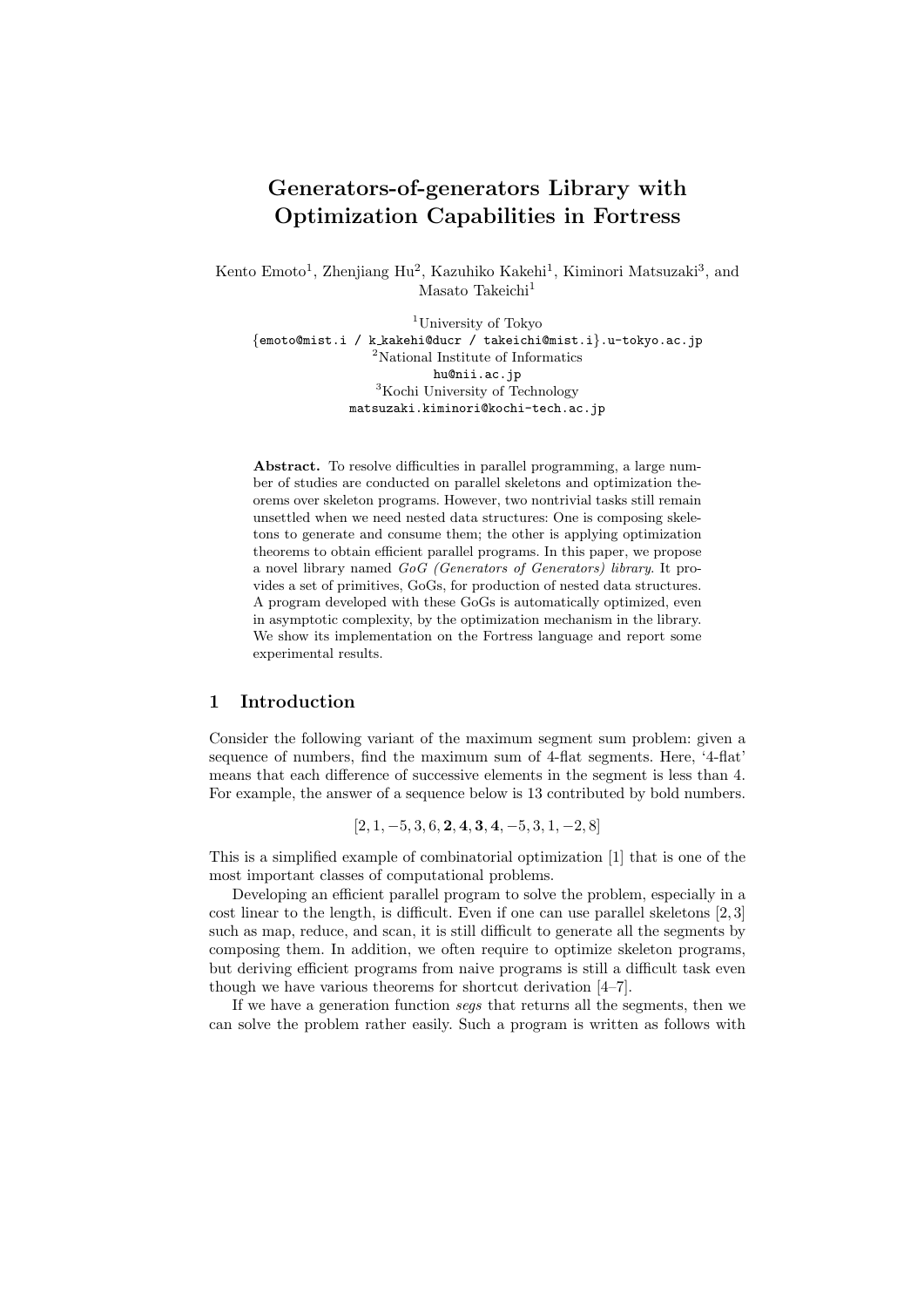comprehension notation  $[8-12]$ . Here, x is the given sequence, s is bound to each segment of *x*,  $flat_4$  is a predicate to check 4-flatness, and  $\sum$  and MAX means reductions to take summation and the maximum, respectively.

$$
\texttt{MAX} \left\langle \sum s \mid s \leftarrow \textit{segs}\, x, \textit{flat}_4\, s \right\rangle
$$

Normal execution of this naive program clearly has a cubic cost w.r.t. the length of *x*. Therefore, we need to optimize the program to obtain an efficient one.

In this paper, we propose a novel library with which we can run the above naive program efficiently with a linear cost parallel reduction (i.e., it runs in  $O(n/p + \log p)$  parallel time for an input *x* of length *n* on *p* processors). Main features of the library are as follows. (1) It provides a set of primitives, *GoGs (Generators of Generators)*, for production of nested data structures. (2) It is equipped with an automatic optimization mechanism that exploits knowledge of optimization theorems developed in the field of skeletal parallel programming so far. (3) Its optimization is lightweight and applying optimization theorems requires no deep analysis of program code. The main contributions of this paper are the novel design of the library as well as its implementation in Fortress [12]. Note that the implementation has been merged into the Fortress interpreter/compiler.

The rest of this paper is organized as follows. Section 2 clarifies the problems we tackle with the GoG library. Section 3 describes our GoG library. Section 4 shows programming examples and experimental results of the library. Finally, Section 5 reviews related work, and Section 6 concludes this paper.

## **2 Motivating Example and Problems We Tackle**

Let's consider again the maximum 4-flat segment sum problem (MFSS for short) shown in the introduction. We point out the two problems we tackle in this paper, through making an efficient parallel program for MFSS via parallel skeletons and optimization theorems. Notation in this section follows that of Haskell [13].

#### **2.1 Composing Parallel Skeletons to Make Naive Program**

We introduce the following parallel skeletons [2, 14] on lists to describe a naive parallel program. Here, map applies a function to each element of a list, reduce takes a summation of a list with an associative operator, scan and scanr produce forward and backward accumulations with associative operators, respectively, and filter removes elements that do not satisfy a predicate.

```
\text{map } f [a_1, a_2, \ldots, a_n] = [f a_1, f a_2, \ldots, f a_n]reduce (\oplus) [a_1, a_2, \ldots, a_n] = a_1 \oplus a_2 \oplus \cdots \oplus a_nscan (\oplus) [a_1, a_2, \ldots, a_n] = [b_1, b_2, \ldots, b_n] where b_i = a_1 \oplus \cdots \oplus a_i\text{scann} \left( \oplus \right) [a_1, a_2, \dots, a_n] = [c_1, c_2, \dots, c_n] \text{ where } c_i = a_i \oplus \dots \oplus a_n\mathbf{f} = reduce (+) \circ \mathbf{map} (\lambda a. \mathbf{if} \ p \ a \ \mathbf{then} \ [a] \ \mathbf{else} \ [1]
```
Here,  $+$  means list concatenation, and an application of reduce  $(\oplus)$  to an empty list results in the identity of *⊕*.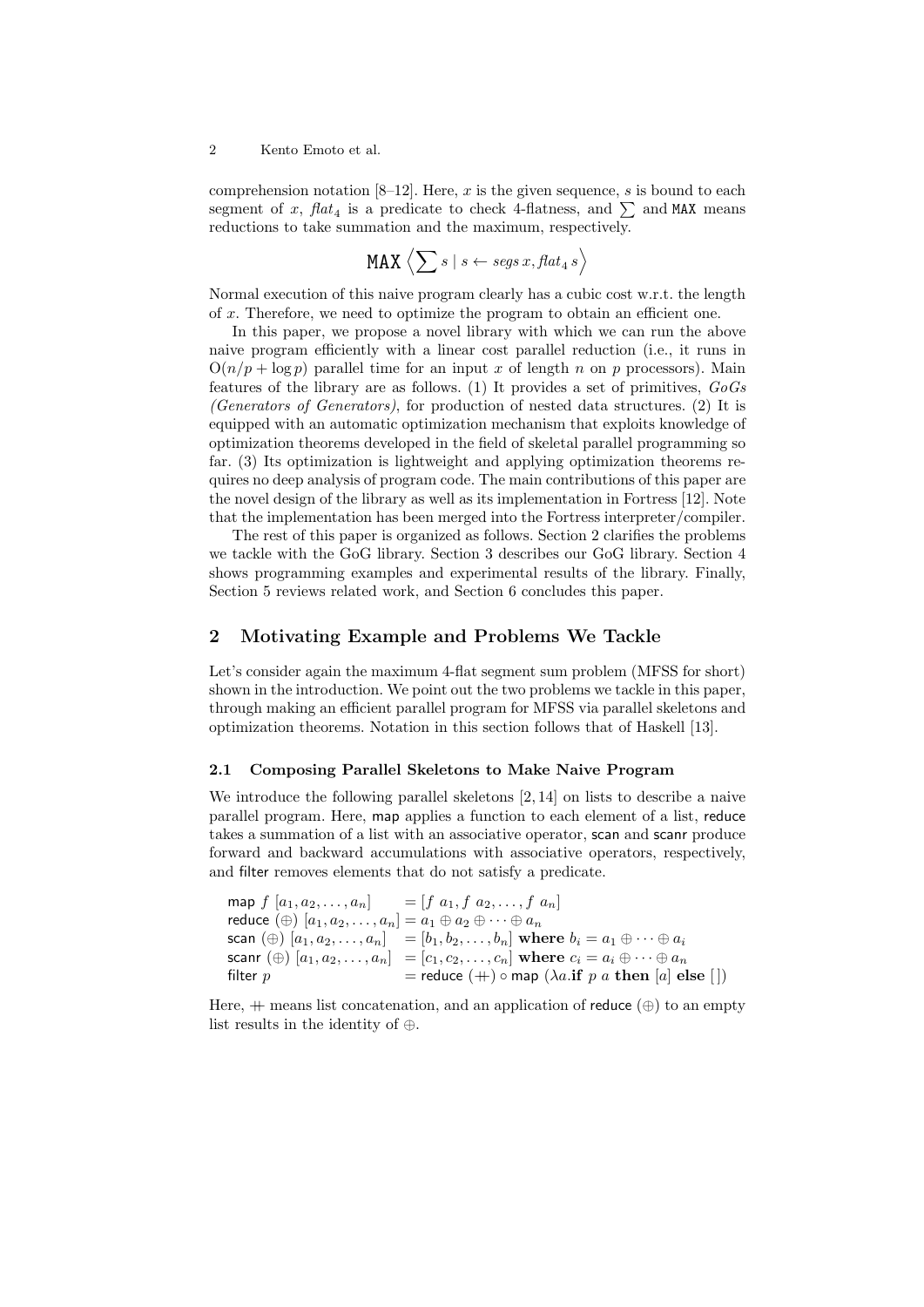Now, we can compose a naive parallel program *mfss* for MFSS as follows. Here, *↑* is the max operator, segs generates all segments of a list, inits and tails generate all initial and tail segments, respectively, and  $\text{flat}_4$  checks the 4-flatness.

 $mfss$  = reduce ( $\uparrow$ )  $\circ$  map (reduce  $(+)$ )  $\circ$  filter  $flat_4 \circ$  segs segs = reduce (++) *◦* map inits *◦* tails  $\text{inits} = \text{scan } (+) \circ \text{map } (\lambda a. [a])$ tails = scanr  $(+) \circ$  map  $(\lambda a. [a])$  $flat_4$  = rpred  $(\lambda(u, v).|u - v| < 4)$  $r$   $r$   $r$   $a_1, a_2, \ldots, a_n$  =  $r$   $r$   $a_1, a_2, \ldots, a_n$   $a_{n-1}, a_n$ 

Since *mfss* is described with parallel skeletons, it is a parallel program.

The program *mfss* is clear, once we know segs generates all segments. However, composing skeletons to make segs is difficult for usual programmers.

In general, such composition of skeletons to generate nested data structures is a difficult task. For example, generation of all subsequences (subsets) of a list is far more difficult and complicated.

#### **2.2 Applying Theorem to Derive Efficient Parallel Program**

We introduce a theorem to derive efficient program from the naive program. Among various optimization theorems studied so far  $[4–7, 15]$ , the following theorem [15] is applicable to the naive program *mfss*.

**Theorem 1.** Provided that  $\oplus$  with the identity  $\iota_{\oplus}$  is associative and commuta*tive, and ⊗ is associative and distributive over ⊕, the following equation holds.*

reduce  $(\oplus) \circ$  map (reduce  $(\otimes)$ )  $\circ$  filter (rpred  $r$ )  $\circ$  segs =  $\pi_1 \circ$  reduce  $(\odot) \circ$  map  $hex$ **where**

 $(m_1, t_1, i_1, s_1, h_1, l_1) \odot (m_2, t_2, i_2, s_2, h_2, l_2)$  $=(m_1\oplus m_2\oplus (t_1\otimes i_2)_{l_1,h_2}, (t_1\otimes s_2)_{l_1,h_2}\oplus t_2, i_1\oplus (s_1\otimes i_2)_{l_1,h_2}, (s_1\otimes s_2)_{l_1,h_2}, h_1,l_2)$ *hex*  $a = (a, a, a, a, a, a)$  ;  $(a)_{l,h} = \textbf{if } r \, l \, h \textbf{ then } a \textbf{ else } \iota_{\bigoplus}$ 

Applying this theorem to *mfss*, we can get an efficient parallel program shown in the right hand side of the equation. The resultant parallel program is a simple reduction with a linear cost, and thus runs in  $O(n/p + \log p)$  parallel time for an input of size *n* on *p* processors. However, a difficult task here is to select the theorem from a sea of optimization theorems. Moreover, it is also difficult to implement the derived new operators/functions correctly without bugs by hand.

In general, there are two difficult tasks in applying optimization theorems: finding a suitable theorem from a sea of optimization theorems; and implementing the given efficient program correctly.

## **2.3 Problems We Tackle**

The problems we tackle are the following two difficult tasks in the development of efficient parallel programs: (1) composing skeletons for producing nested data structures used to describe naive programs; and (2) selecting and applying suitable optimization theorems to derive efficient programs. To tackle these problems, we will propose a library to hide these difficult tasks from users.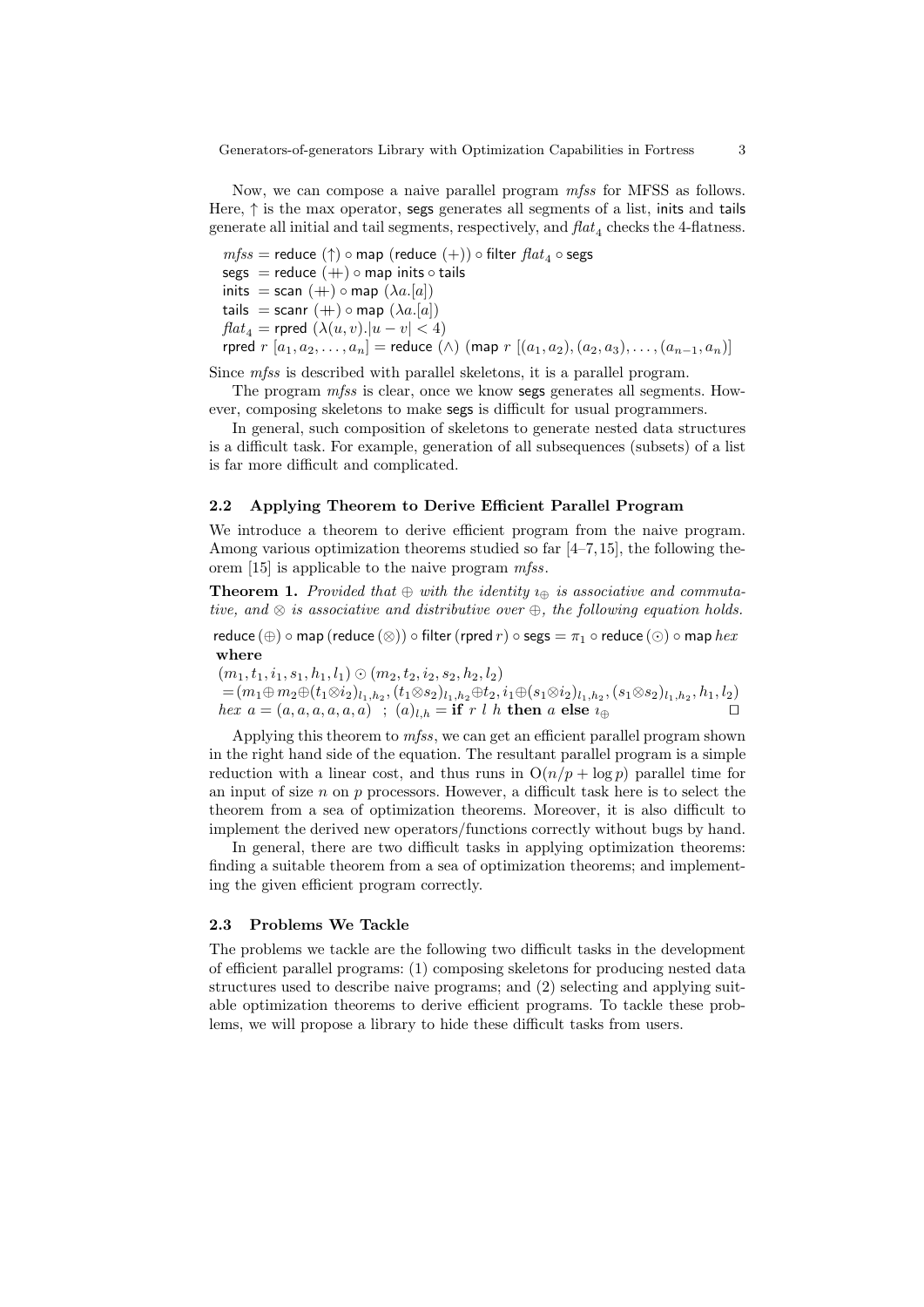

**Fig. 1.** Two collections form an optimizing GoG library. It optimizes naively-described computation using knowledge of optimization theorems.

# **3 GoG Library in Fortress**

To overcome the problems, we propose a novel library named GoG library. The library provides a set of GoGs equipped with an optimization mechanism. The whole structure of the library is illustrated in Figure 1.

A GoG is, basically, an object representing a nested data structure, such as a list of all segments. It also has the ability to carry out a computation (nested reductions, specifically) on the nested data structure. The combination of GoGs and comprehension notation gives a concise way to describe naive parallel programs.

For example, a naive program for MFSS can be written with GoGs and comprehension notation as follows. Here, *segs* is a function to create a GoG object that represents a list of all segments of the given list *x*. Note that the resultant is not a simple list of all segments.

$$
\text{MAX } \left\langle \sum s \mid s \leftarrow \text{segs } x, \text{flat}_4 \, s \right\rangle
$$

Since the generation of all segments is implemented in the GoG, users are freed from the difficult task of composing skeletons to produce segments. They only need to learn what kind of GoGs are given.

The outstanding point of the library among others is that a GoG does optimization at the execution of the computation. A GoG automatically checks whether given parameters (such as functions, predicates, and operators) satisfy application conditions of optimization theorems. Once it finds an applicable theorem, it executes the computation using an efficient implementation given by the theorem. For example, the library applies Theorem 1 to the above naive program, so that it runs with a linear cost. This mechanism clearly frees users from the difficult task of applying optimization theorems.

In the rest of this section, we explain GoGs and the optimization mechanism as well as their implementation in Fortress. Also, we mention how the library can be extended. Details are found in thesis [15]. We have selected Fortress as an implementation language, because it has both comprehension notation and generators, which share the same concept as GoGs.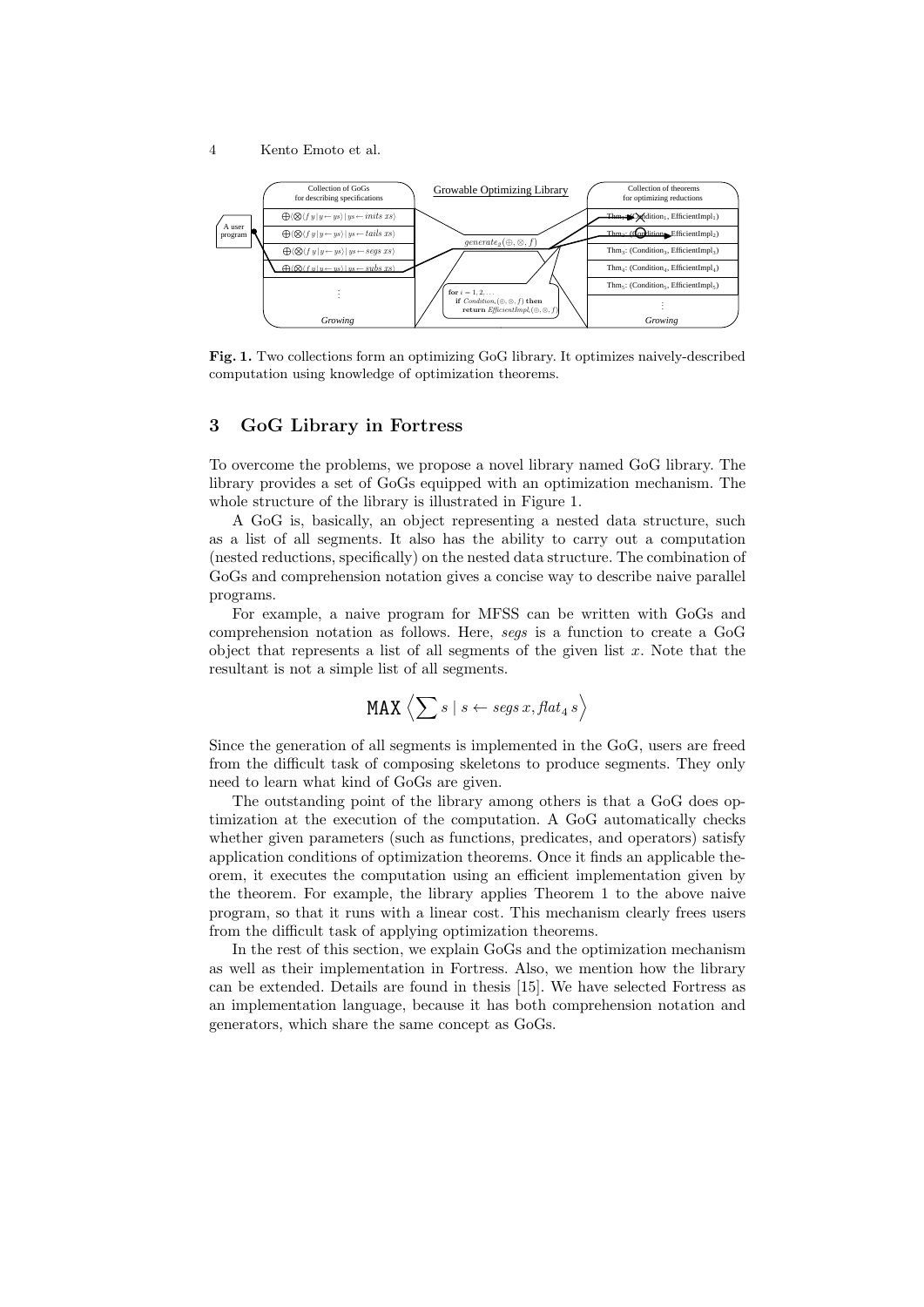#### **3.1 GoG: Generation and Consumption of Nested Data Structures**

First of all, we introduce generators in Fortress. A generator is basically an object holding a set of elements. For example, a list is a generator. Its difference from a simple data set is that it also carries out parallel computation on the elements. The computation is implemented in a method *generate*, and has the following semantics. Here, generator *g* is a list, and its method *generate* takes the pair of an associative operator (enclosed in an object) and a function.

*g.generate*( $⊕, f$ )  $≡$  reduce ( $⊕$ ) (map  $f$   $g$ )

Important is that a generator (a data structure) itself carries out the computation, which enables optimization of the whole computation at its execution. For example, a generator may fuse the above reduce and map, and may use specific efficient implementation exploiting the zero of  $\oplus$  when it exists.

Generators are equipped with comprehension notation; we can use the concise notation instead of direct invocations of the method. An expression described in the comprehension notation is desugared into invocations of *generate* as follows.

$$
\bigoplus \langle f\:a \mid a \leftarrow g \rangle \Rightarrow g.\mathit{generate}(\oplus,f)
$$

It is worth noting that a generator has a method *filter* to return another generator holding filtered elements. Also, expression  $\langle e \mid a \leftarrow g, p \ x \rangle$ , which involves filtering by predicate *p*, is interpreted as  $\langle e \mid x \leftarrow g$ . *filter* $(p)$ . The actual filtering is delayed until the resultant generator of  $g$ . *filter*  $(p)$  carries the computation on its elements. This may enable optimization exploiting properties of the predicate. It is also worth noting that the body of a comprehension expression can contain another comprehension expression to describe complex computation.

Now, we introduce our GoGs extending the concept of generators. A GoG is an object representing a nested data structure, such as a list of all segments, but it also carries out computation on the nested data structure. The computation is implemented in a method *generate<sub>2</sub>*, and has the following semantics. Here, GoG *gg* is a list of lists, such as segs *x* for list *x*.

$$
gg.\text{generate}_{2}(\oplus, \otimes, f) \equiv \text{reduce }(\oplus) \text{ (reduce }(\otimes) \text{ (map } f \text{ } gg))
$$

Again, the encapsulation of the computation into a GoG enables optimization of the whole computation. Its details are shown in the next section.

The combination of GoGs and comprehension notation gives us a concise way to describe naive nested computations, which may be optimized by GoGs. A nested comprehension expression is desugared into an invocation of *generate<sup>2</sup>* as follows.

$$
\bigoplus \left< \bigotimes \left< f\,a \mid a \leftarrow g \right> \Big|\, g \leftarrow gg \right> \Rightarrow gg.\textit{generate}_2(\oplus,\otimes,f)
$$

It is worth noting that we have extended the desugaring process of the Fortress interpreter to deal with our GoGs. The extension of desugaring will be implemented completely within our library, when the syntax extension feature of Fortress becomes available in the future.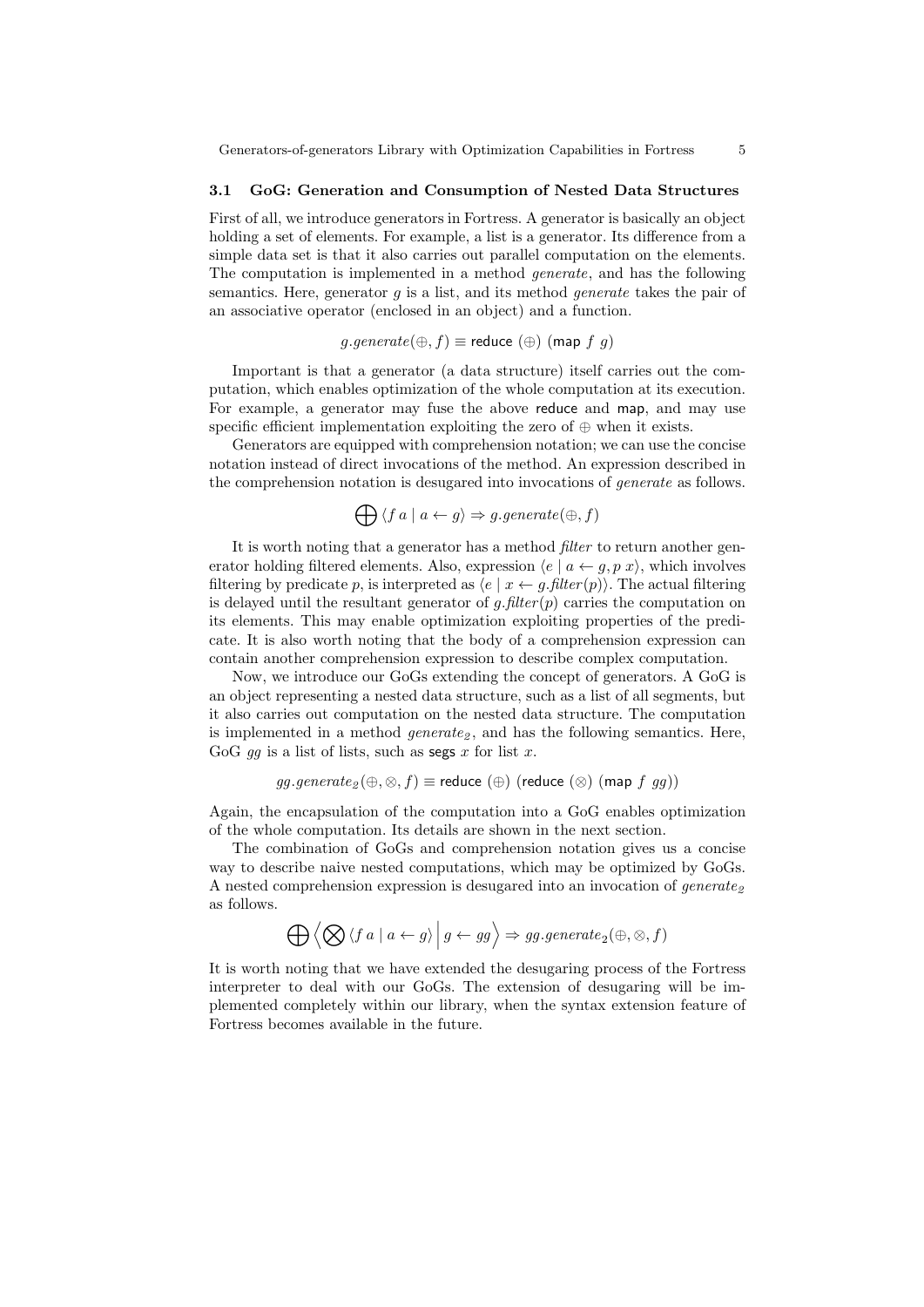The library gives a set of functions to make GoG objects, such as *segs*. Using such functions, we can write a naive parallel program for MFSS with comprehension notation as shown in the beginning of this section. Note that the generation of all segments is delayed until the GoG carries out the computation, and also that the generation may be canceled when an efficient implementation is used there.

#### **3.2 Optimization Mechanism in GoGs**

The outstanding point of the library is GoG's optimization of the computation. In the previous section, we have designed GoGs to carry out the computation by themselves so that they can do the optimization.

We need the following functionalities to implement the optimization exploiting knowledge of theorems: (1) knowing mathematical properties of parameters such as predicates and operators; (2) judging application conditions of theorems; and (3) dispatching efficient implementations given by applicable theorems. Once these are given, the optimization is straightforward: if an applicable theorem is found, a GoG executes the computation with the dispatched implementation.

Now we see the implementation of required functionalities below.

**Knowing Mathematical Properties of Parameters** For example, to use Theorem 1, we have to know whether the operators have mathematical properties such as distributivity. In general, it is very difficult to find such properties from definitions of operators and functions. Therefore, we take another way: parameters are annotated about such properties beforehand by implementors.

The annotation about properties is put on types of parameters. We use types as place of the annotation, because the annotation is not a value necessary for computation, and the type hierarchy is useful for reuse.

For example, Figure 2 shows annotation about the distributivity of  $+$  (enclosed in an object SumReduction) over *↑* (enclosed in an object MaxReduction). To indicate the distributivity, the object SumReduction extends the trait DistributesOver<sup>[MaxReduction]. In Fortress, type arguments are enclosed in  $\llbracket \cdot \rrbracket$ .</sup>

It is worth noting that we can annotate predicates in another way. Since a predicate is just a function, we cannot add annotation on its type directly like objects of reduction operators. However, we can add annotation on the type of its return value, because Fortress allows extension of Boolean.

**Judging Application Conditions** To use knowledge of optimization theorems correctly, we have to judge their application conditions about parameters. Since properties of parameters are annotated on their types, we can implement such judgment by expressions branching based on types.

For example, Fortress has typecase expression that branches on types of the given arguments. Figure 2 shows implementation of judgment about distributivity. The judgment checks whether the second reduction object (*r*) extends the trait DistributesOver<sub>[[Q]</sub>, in which *Q* is the type of the first reduction object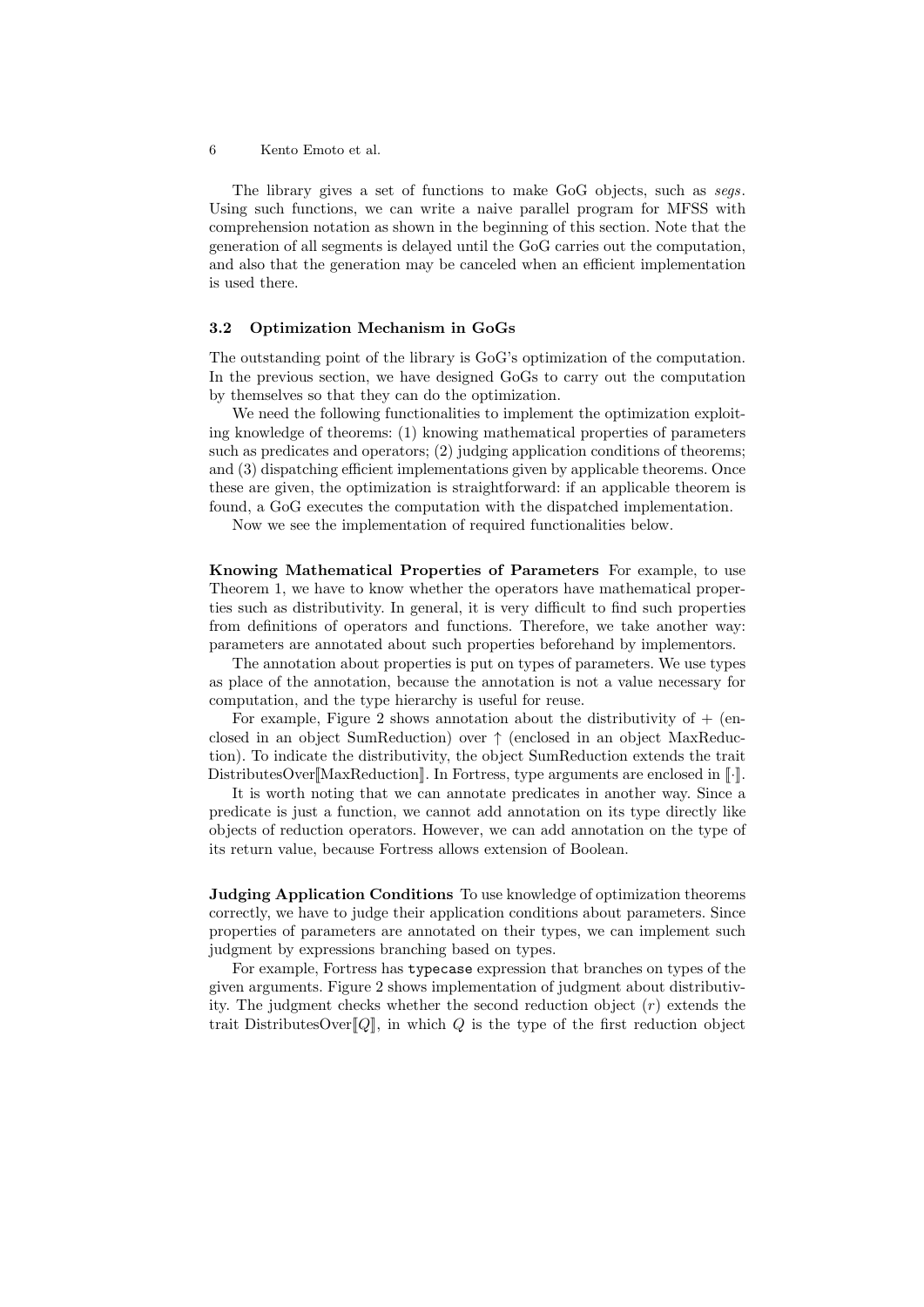| trait DistributesOver $E$ and (* used for annotation: distributive over E *)                                                |  |  |  |  |  |  |
|-----------------------------------------------------------------------------------------------------------------------------|--|--|--|--|--|--|
| object SumReduction extends $\{$ DistributesOver $[\text{MaxReduction}], \dots\}$                                           |  |  |  |  |  |  |
| $empty():$ Number = 0; $join(a:Number, b:Number):$ Number = $a + b$                                                         |  |  |  |  |  |  |
| end                                                                                                                         |  |  |  |  |  |  |
| $distributes[\![Q, R]\!] (q:Q,r:R)$ : Boolean = typecase $(q,r)$ of $(Q, \text{DistributesOver}[\![Q]\!]) \Rightarrow true$ |  |  |  |  |  |  |
| else $\Rightarrow$ false end                                                                                                |  |  |  |  |  |  |
| Fig. 2. Annotation and judgment about distributivity.                                                                       |  |  |  |  |  |  |

| generate <sub>2</sub> $\llbracket R \rrbracket (q: \text{Reduction} \llbracket R \rrbracket, r: \text{Reduction} \llbracket R \rrbracket, f : E \to R) : R =$ |
|---------------------------------------------------------------------------------------------------------------------------------------------------------------|
| if $distributes(q, r) \wedge commutative(q) \wedge relational(p)$ then $efficientImpl(q, r, f)$                                                               |
| else $naiveImpl(q, r, f)$ end                                                                                                                                 |

**Fig. 3.** Simplified dispatching of efficient implementation about Theorem 1. Here, *commutative* is judgment of commutativity, predicate *p* is stored in a field variable, and *relational* is judgment to check if *p* is defined by rpred.

(*q*). If the second has the type, then it means that the second distributes over the first. In this case, the judgment returns true. It is worth noting that we can implement such judgments also by overloading functions.

Judgment of an application condition is implemented straightforwardly by composing judgment functions about required properties.

**Dispatching Efficient Implementations** The dispatching process is straightforward, once we have judgments about application conditions.

Figures 3 shows a simplified dispatching process of the GoG for all segments. The process is implemented in the *generate<sup>2</sup>* method, and checks whether the parameters satisfy the application condition of Theorem 1. If the condition is satisfied, then it computes the result by the efficient implementation (i.e., RHS of the equation in Theorem 1). Otherwise it computes the result by its naive semantics. It is worth noting that each of the new operators in the efficient implementation uses the original operators for a fixed number of times.

In general, each GoG has a list of theorems (pairs of conditions and efficient implementations). It checks their application conditions one by one. If an applicable theorem is found, then it computes the result of computation by the efficient implementation. If no applicable theorem is found in the list, then it computes the result based on its naive semantics.

#### **3.3 Growing GoG Library**

The library is extended easily. We can add GoGs and accompanying functions to extend the application area of the library. Also, we can add new pairs of application conditions and efficient implementations to strengthen its optimization.

We have grown the library to have the following GoGs (and accompanying functions): all segments of a list (*segs*), all initial segments of a list (*inits*), all tail segments of a list (*tails*), and all subsequences of a list (*subs*). Naive semantics of the former three is shown in Section 2. The last one is trivial.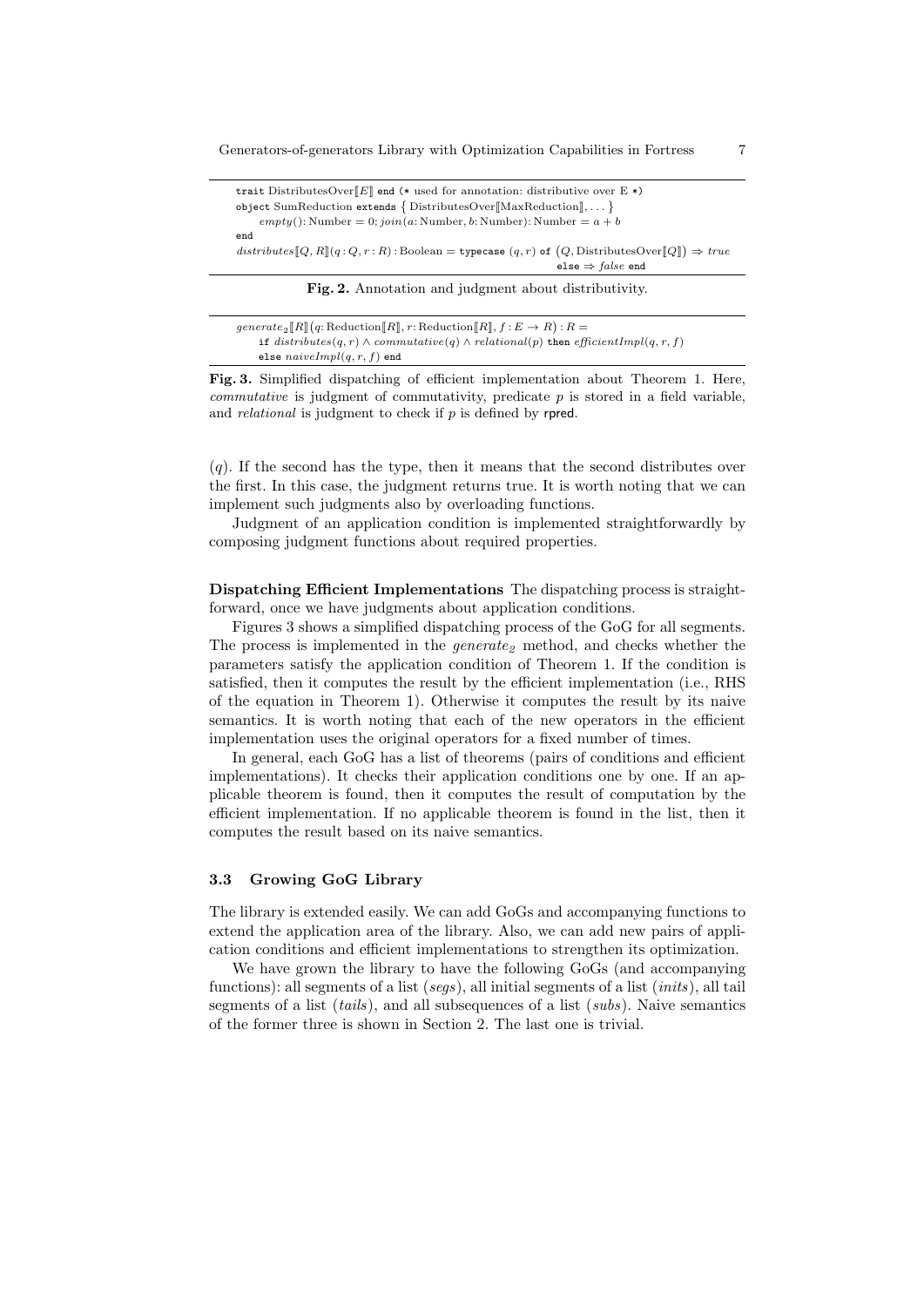Also, we have added various optimization theorems to the library as well as Theorem 1. The following optimizations were used during the experiment in Section 4. Here, *x* is an input of the computation, and each of the LHS programs can be replaced with the corresponding efficient program in the RHS under some conditions. The common application condition is that the associative operator *⊗* distributes over the other associative operator *⊕*. In addition, the theorem for *segs* requires commutativity of *⊕*, and theorems involving predicates require predicate p to be defined by a certain relation r as  $p =$  rpred r. We omit definitions of new constant-cost reduction operators  $\bigodot_x$ . See thesis [15] for details.

$$
\begin{array}{ll}\n\bigoplus \langle \bigotimes \langle f a \mid a \leftarrow i \rangle \mid i \leftarrow \text{inits } x \rangle & = \pi_1 \left( \bigodot_i \langle (f a, f a) \mid a \leftarrow x \rangle \right) \\
\bigoplus \langle \bigotimes \langle f a \mid a \leftarrow t \rangle \mid t \leftarrow \text{tails } xs \rangle & = \pi_1 \left( \bigodot_s \langle (f a, f a) \mid a \leftarrow x \rangle \right) \\
\bigoplus \langle \bigotimes \langle f a \mid a \leftarrow s \rangle \mid s \leftarrow \text{segs } x \rangle & = \pi_1 \left( \bigodot_t \langle (f a, f a, f a, f a) \mid a \leftarrow x \rangle \right) \\
\bigoplus \langle \bigotimes \langle f a \mid a \leftarrow i \rangle \mid i \leftarrow \text{inits } x, p \, i \rangle = \pi_1 \left( \bigodot_{i'} \langle (f a, f a, a, a) \mid a \leftarrow x \rangle \right) \\
\bigoplus \langle \bigotimes \langle f a \mid a \leftarrow t \rangle \mid t \leftarrow \text{tails } x, p \, t \rangle = \pi_1 \left( \bigodot_{t'} \langle (f a, f a, a, a) \mid a \leftarrow x \rangle \right)\n\end{array}
$$

It is worth noting that these optimization are applicable to not only the usual plus and maximum operator but also any operators that satisfy the required conditions. It is also worth noting that the RHSs run in  $O(n/p + \log p)$  parallel time for an input of size *n* on *p* processors, when *⊕* and *⊗* have constant costs.

Equipped with things above, GoG library enables us to describe various parallel programs naively, and carry out efficient computation exploiting the theorems implicitly.

## **4 Programming Examples and Experimental Results**

We show how we can write naive parallel programs with GoG library, and give experimental results that show the naive programs actually run efficiently.

#### **4.1 Example Programming with GoG Library**

Figure 4 shows complete code with GoG library for MFSS. Here,  $\sum \N$ is an abbreviation of  $\sum [\text{Number}] \langle a \mid a \leftarrow s \rangle$ , *relationalPredicate* corresponds to rpred, and type information (i.e., [Number]]) is explicitly written as workaround of the current type system. The program clearly looks a cubic-cost naive program. But it runs with a linear cost owing to the optimization mechanism implemented in the GoG (in this program, the GoG is the object returned by the expression *segs x*). This will be demonstrated in the next section.

It is worth noting that the expressiveness is at least equal to the set of our list skeletons. This is because we can make scan and scanr by inits and tails as follows: scan  $(\oplus)$   $x = \langle \bigoplus i | i \leftarrow \text{inits } x \rangle$ , and scanr  $(\oplus)$   $x = \langle \bigoplus t | t \leftarrow \text{tails } x \rangle$ . Here, a comprehension expression without reduction operations results in a list of the elements in the usual sense. Then, their computation can be executed with a linear cost exploiting well-known scan lemmas.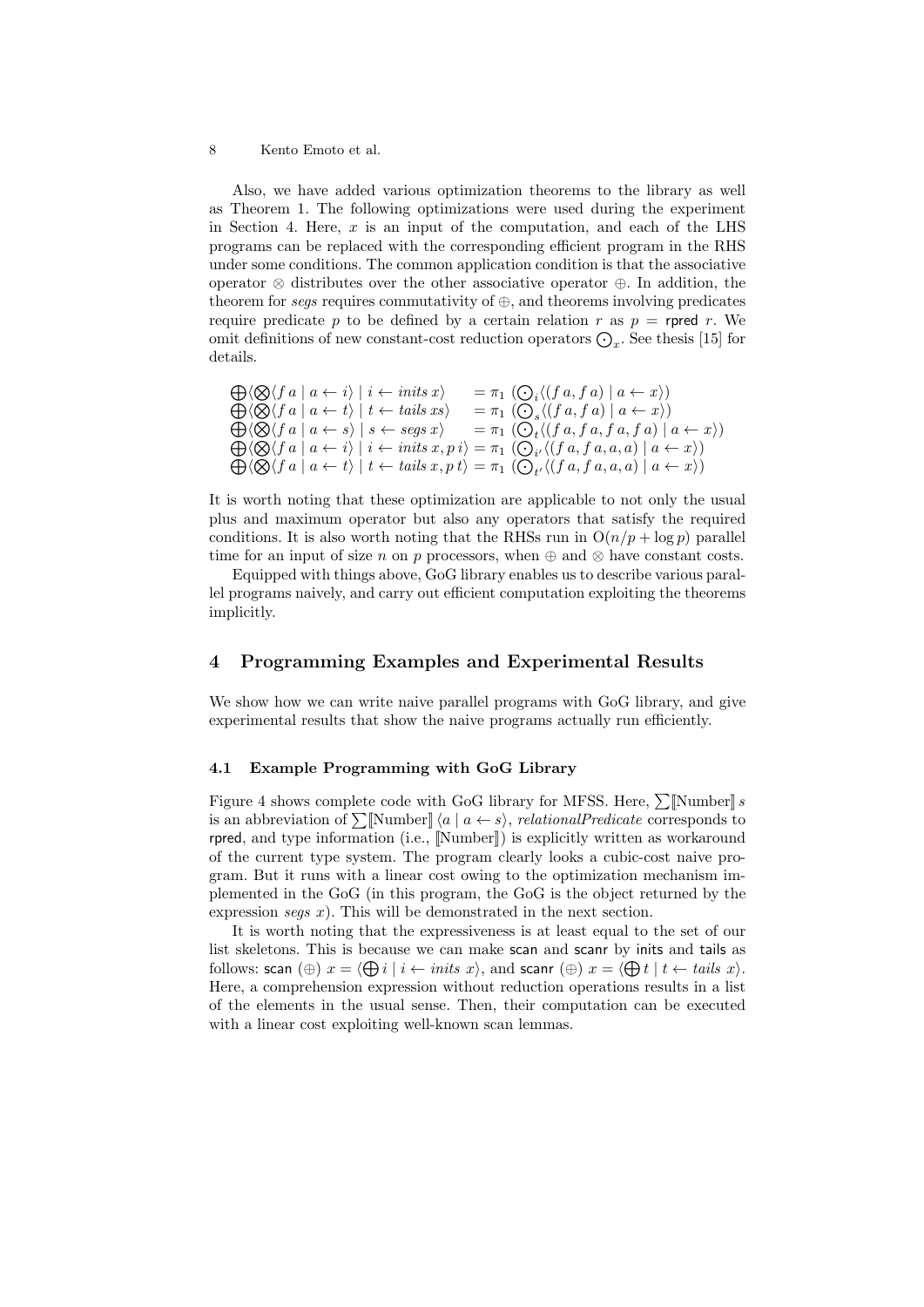| component ExampleProgram                                                                                                          |  |  |  |  |  |  |  |
|-----------------------------------------------------------------------------------------------------------------------------------|--|--|--|--|--|--|--|
| import List. $\{ \ldots \}$ ; import Generator2. $\{ \ldots \}$ ; export Executable                                               |  |  |  |  |  |  |  |
| $run():() = do x = array[Number](400).fill(int a \Rightarrow [random(10) - 5])$                                                   |  |  |  |  |  |  |  |
| $flat_4 = relationalPredictive[\text{Number}](\text{fn}(a, b) \Rightarrow  a - b  < 4)$                                           |  |  |  |  |  |  |  |
| $mfss = \texttt{MAX}[\texttt{Number}] \langle \texttt{[Number]} \sum [\texttt{Number}] s   s \leftarrow segs x, flat_4 s \rangle$ |  |  |  |  |  |  |  |
| $printhn("the maximum 4-flat segment sum of x is "mfss")$                                                                         |  |  |  |  |  |  |  |
| end end                                                                                                                           |  |  |  |  |  |  |  |





**Fig. 5.** Execution time of micro programs. They achieve linear costs by optimization.

#### **4.2 Experimental Results**

We show experimental results to demonstrate effect of the optimization, parallel performance, and the overhead of the dispatching process. The measurement was taken on the current Fortress interpreter (release 4444 from the subversion repository) running on a PC with two quadcore CPUs (two Intel®Xeon®X5550, 8 cores in total, without hyper-threading), 12GB memory, and Linux 2.6.31.

Figure 5 shows measured execution time of the following micro programs with and without optimization in a logarithmic scale.

$$
\begin{array}{l} \mathit{mis} \; = \mathsf{MAX} \langle \, \sum s \mid s \leftarrow \mathit{inits}\; x \, \rangle \; \; ; \; \mathit{mais} \; = \mathsf{MAX} \langle \, \sum s \mid s \leftarrow \mathit{inits}\; x, \mathit{ascending}\; s \, \rangle \\ \mathit{mtp} \; = \mathsf{MIN} \langle \, \prod s \mid s \leftarrow \mathit{tails}\; x \, \rangle \; \; ; \; \mathit{mdp} \; = \mathsf{MIN} \langle \, \prod s \mid s \leftarrow \mathit{tails}\; x, \mathit{descending}\; s \, \rangle \\ \mathit{mss} \; = \mathsf{MAX} \langle \, \sum s \mid s \leftarrow \mathit{segs}\; x \, \rangle \; \; ; \; \mathit{mfss} \; = \mathsf{MAX} \langle \, \sum s \mid s \leftarrow \mathit{segs}\; x, \mathit{flat}_4\; s \, \rangle \end{array}
$$

Here, *inits* and *tails* make GoGs of all initial and tail segments, respectively, and *ascending* and *descending* are predicates to check whether given arguments are sorted ascendingly and descendingly, respectively. Note that the input for *mtp* and *mdtp* is a list of positive real numbers.

The graph shows that the optimization works well so that the naively described micro programs run with linear costs, while the naive execution of these programs suffer from quadratic and cubic cost.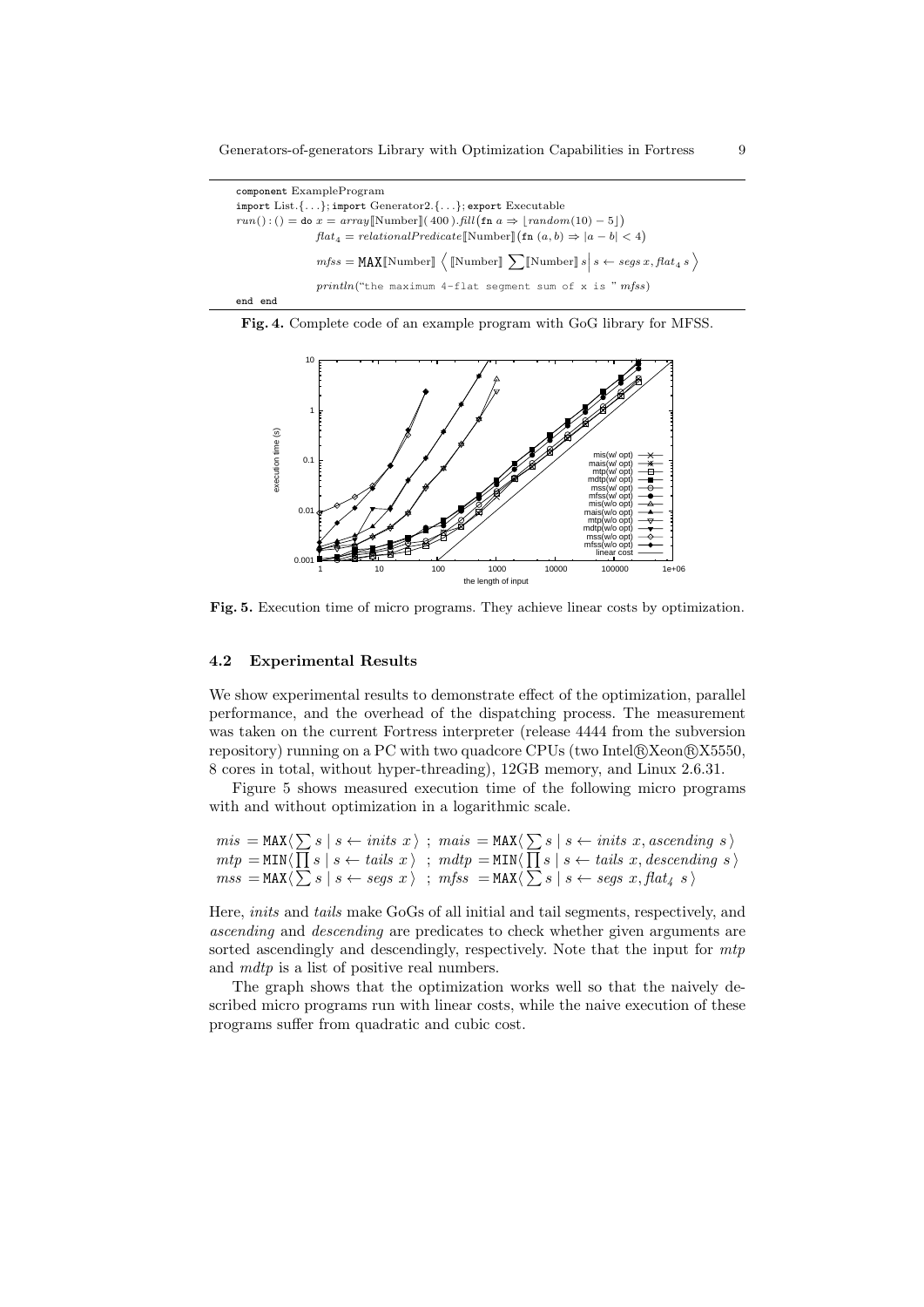

**Fig. 6.** Speedup of the micro programs for a large input with optimization.

| The number of theorems                                                                |  | -64 |  | 256 1024 4096 |
|---------------------------------------------------------------------------------------|--|-----|--|---------------|
| Time of dispatching (ms) 3.55 3.18 4.3 9.6 28.7 103 395                               |  |     |  |               |
| <b>Table 1.</b> Overheads of the dispatching process for various numbers of theorems. |  |     |  |               |

It is worth noting that the program code used in the measurement of the case without optimization is the same as the case with optimization, except that annotations about mathematical properties were removed from reduction objects. This means that the library applies its known theorems correctly. The big task of applying suitable theorems is now of the GoG library, and we only have a small task to tell mathematical properties of objects to the library. It is also worth noting that well-used objects are annotated by library implementors.

Next, we see parallel performance of the programs. Figure 6 shows measured speedup of the micro programs for a large input  $(2^{18}$  elements) with optimization. The graph shows good speedup of the programs, although it is a little less than the ideal because of lightness of the computation. Unfortunately, the current Fortress interpreter is not mature and has a problem of limitations on parallelism; no Fortress program including our library can achieve more than 4 times speedup. Therefore, the graph only shows the results of at most 4 native threads. This limitation will be removed in the future Fortress interpreter or compiler, and thus the programs will be able to achieve better speedup for a larger number of threads. It is worth noting that a program achieves good speedup even if it was not optimized and thus executed by the naive semantics. This is because the naive semantics uses the existing generators of Fortress in the computation.

Finally, we mention about the overhead of dispatching process in *generate2* . We measured execution time of dispatching process of dummy GoGs with *l* dummy non-applicable theorems. For the dummy GoGs, the dispatching process checks application conditions *l* times, then fails in finding an applicable theorem, and finally executes their dummy naive implementations that do nothing. Table 1 shows measured execution time of the dispatching process. The time is very small and ignorable against that of the main computation, unless too many (more than hundreds) theorems are given. If so many theorems are given, we would need to organize them for efficient dispatching, which is a part of future work.

The results show naive programs with GoGs run efficiently in parallel.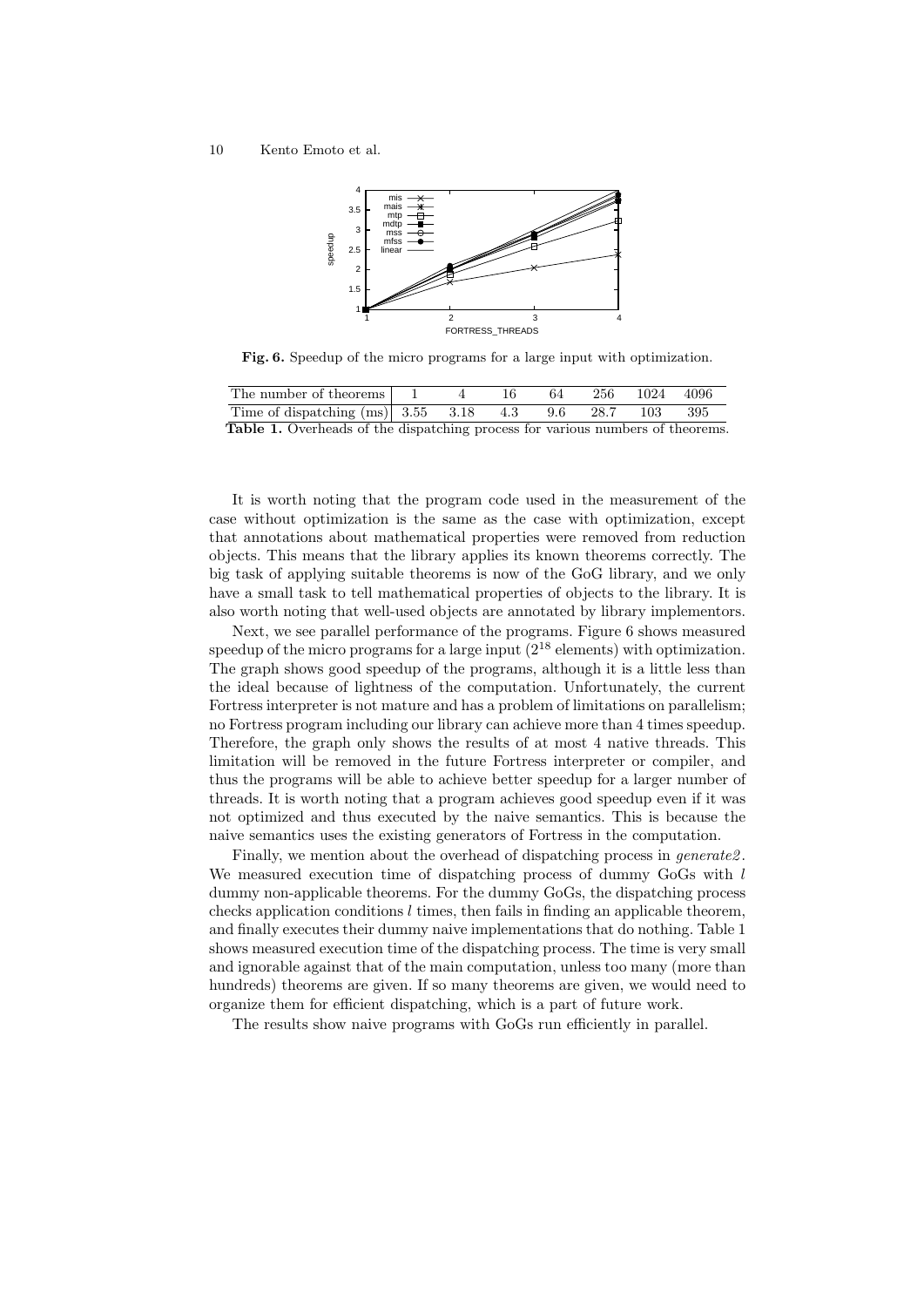## **5 Related Work**

SkeTo library [4, 14] is a parallel skeleton library equipped with optimization mechanisms. Its optimization is designed for fusions of successive flat calls of skeletons, but not for optimization of nested use of skeletons. The work in this paper deals with optimization of nestedly composed skeletons. It can be seen as a complement of the previous work.

The FAN skeleton framework [3] is an skeletal parallel programming framework with an interactive transformation (optimization) mechanism. It has the same goal as ours. It helps programmers interactively to refine naive skeleton compositions into efficient ones, by a graphical tool that locates applicable transformations and provides performance estimates. Our GoG library is designed for automatic optimization, and thereby is equipped with transformations (optimization theorems) that always improve performance for specific cases. Also, optimization mechanism of GoG library is lightweight in the sense that it does not need extra tools such as preprocessors.

Programming using comprehension notation has been considered a promising approach for concise parallel programming, with a history of decades-long research [8–11]. The previous work [16] studied optimization through flattening of nested comprehension expressions to exploit flat parallelism effectively. Their optimizations are focusing on balancing computation tasks. The work in this paper mainly focuses on improving the complexity of computation.

# **6 Conclusion**

We have proposed GoG library to tackle two difficult problems in the development of efficient parallel programs. The library frees users from difficult tasks: composing skeletons to generate nested data structures; and applying optimization theorems (transformations) correctly by hand. In the paper, with the MFSS problem, we demonstrated that a naively-composed program appearing to have a cubic cost actually runs in parallel with a linear cost. The drastic improvement is due to the automatic optimization based on theories of parallel skeletons. It is worth noting that we can implement the library also in other modern languages. For example, we can implement it in  $C++$  using OpenMP [17] or MPI [18] for parallel execution and template techniques for providing a new notation.

One direction of our future work is to widen the application area of the library. We will extend the set of GoGs as well as optimizations over them, so that we can describe more applications such as combinatorial optimization problems. Also, we will extend the optimization to higher-level nesting, though the current implementation deals only with 2-level nesting. Moreover, we will apply the idea of GoGs to programming on matrices and trees, based on our previous research about parallel skeletons on them.

Another direction of our future work is to study automatic discovery of mathematical properties of operators and functions from their definitions. It will reduce users' tasks more. We believe that the rapid growth of recent computers will enable such automatic discovery in the near future.